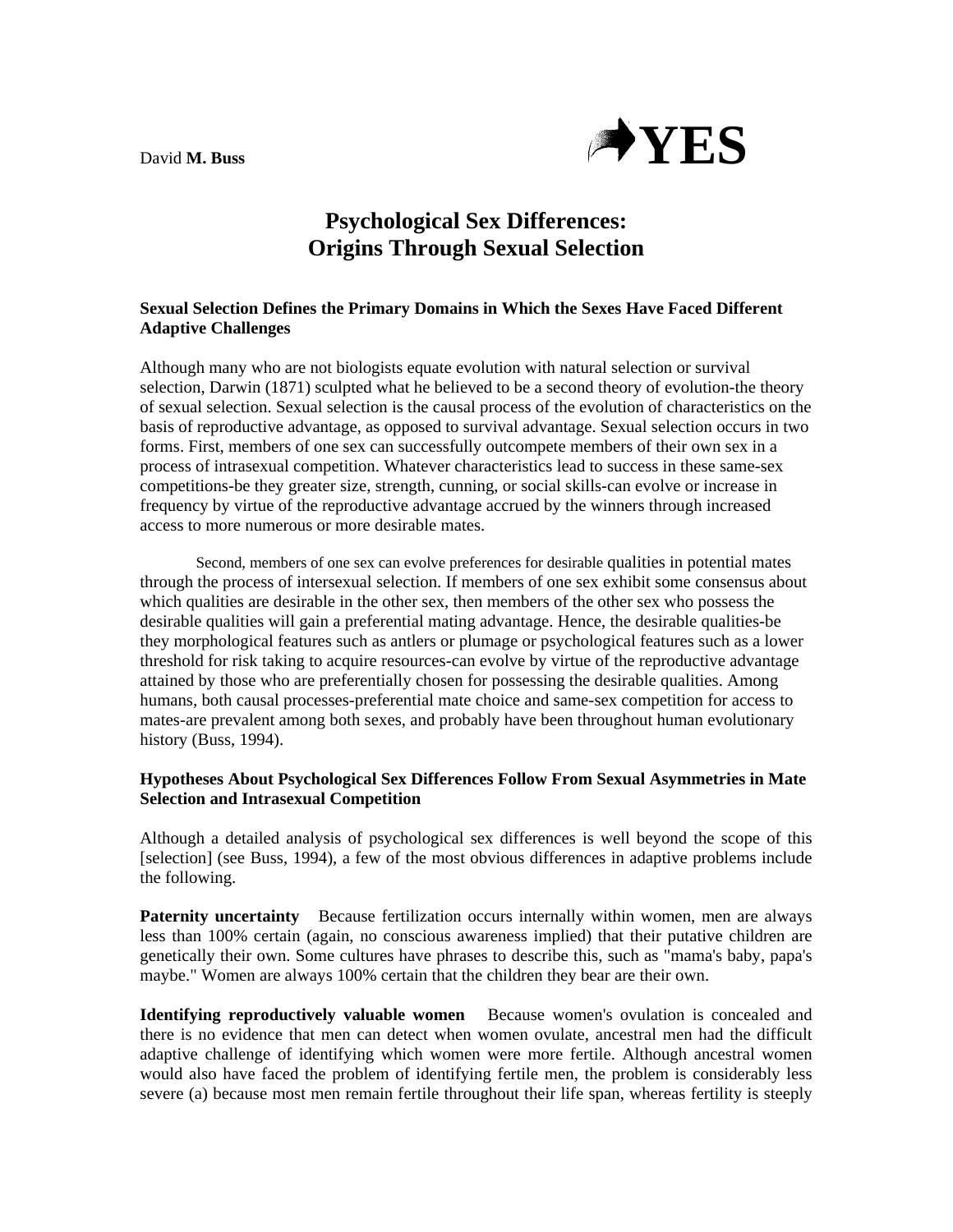age graded among women and (b) because women invest more heavily in offspring, making them the more "valuable" sex, competed for more intensely by men seeking sexual access. Thus, there is rarely a shortage of men willing to contribute the sperm necessary for fertilization, whereas from a man's perspective, there is a pervasive shortage of fertile women.

**Gaining sexual access to women** Because of the large asymmetry between men and women in their minimum obligatory parental investment-nine months gestation for women versus an act of sex for men-the direct reproductive benefits of gaining sexual access to a variety of mates would have been much higher for men than for women throughout human evolutionary history (Symons, 1979; Trivers, 1972). Therefore, in social contexts in which some short-term mating or polygynous mating were possible, men who succeeded in gaining sexual access to a variety of women, other things being equal, would have experienced greater reproductive success than men who failed to gain such access (see also Greiling, 1993, for adaptive benefits to women of shortterm mating).

**Identifying men who are able to invest** Because of the tremendous burdens of a nine-month pregnancy and subsequent lactation, women who selected men who were able to invest resources in them and their offspring would have been at a tremendous advantage in survival and reproductive currencies compared with women who were indifferent to the investment capabilities of the man with whom they chose to mate.

**Identifying men who are willing to invest** Having resources is not enough. Copulating with a man who had resources but who displayed a hasty postcopulatory departure would have been detrimental to the woman, particularly if she became pregnant and faced raising a child without the aid and protection of an investing father. A man with excellent resource-accruing capacities might channel resources to another woman or pursue short-term sexual opportunities with a variety of women. A woman who had the ability to detect a man's willingness to invest in her and her children would have an adaptive advantage compared with women who were oblivious to a man's willingness or unwillingness to invest.

These are just a few of the adaptive problems that women and men have confronted differently or to differing degrees. Other examples of sex-linked adaptive problems include those of coalitional warfare, coalitional defense, hunting, gathering, combating sex-linked forms of reputational damage, embodying sex-linked prestige criteria, and attracting mates by fulfilling the differing desires of the other sex-domains that all have consequences for mating but are sufficiently wideranging to span a great deal of social psychology (Buss, 1994). It is in these domains that evolutionary psychologists anticipate the most pronounced sex differences-differences in solutions to sex-linked adaptive problems in the form of evolved psychological mechanisms.

### **Psychological Sex Differences Are Well Documented Empirically in the Domains Predicted by Theories Anchored in Sexual Selection**

When Maccoby and Jacklin (1974) published their classic book on the psychology of sex differences, knowledge was spotty and methods for summarizing the literature were largely subjective and interpretive. Since that time, there has been a veritable explosion of empirical findings, along with quantitative meta-analytic procedures for evaluating them (e.g., Eagly, 1995; Feingold, 1990; Hall, 1978; Hyde, in press; Oliver & Hyde, 1993; Rosenthal, 1991). Although new domains of sex differences continue to surface, such as the recently documented female advantage in spatial location memory (Silverman  $\&$  Eals, 1992), the outlines of where researchers find large, medium, small, and no sex differences are starting to emerge more clearly.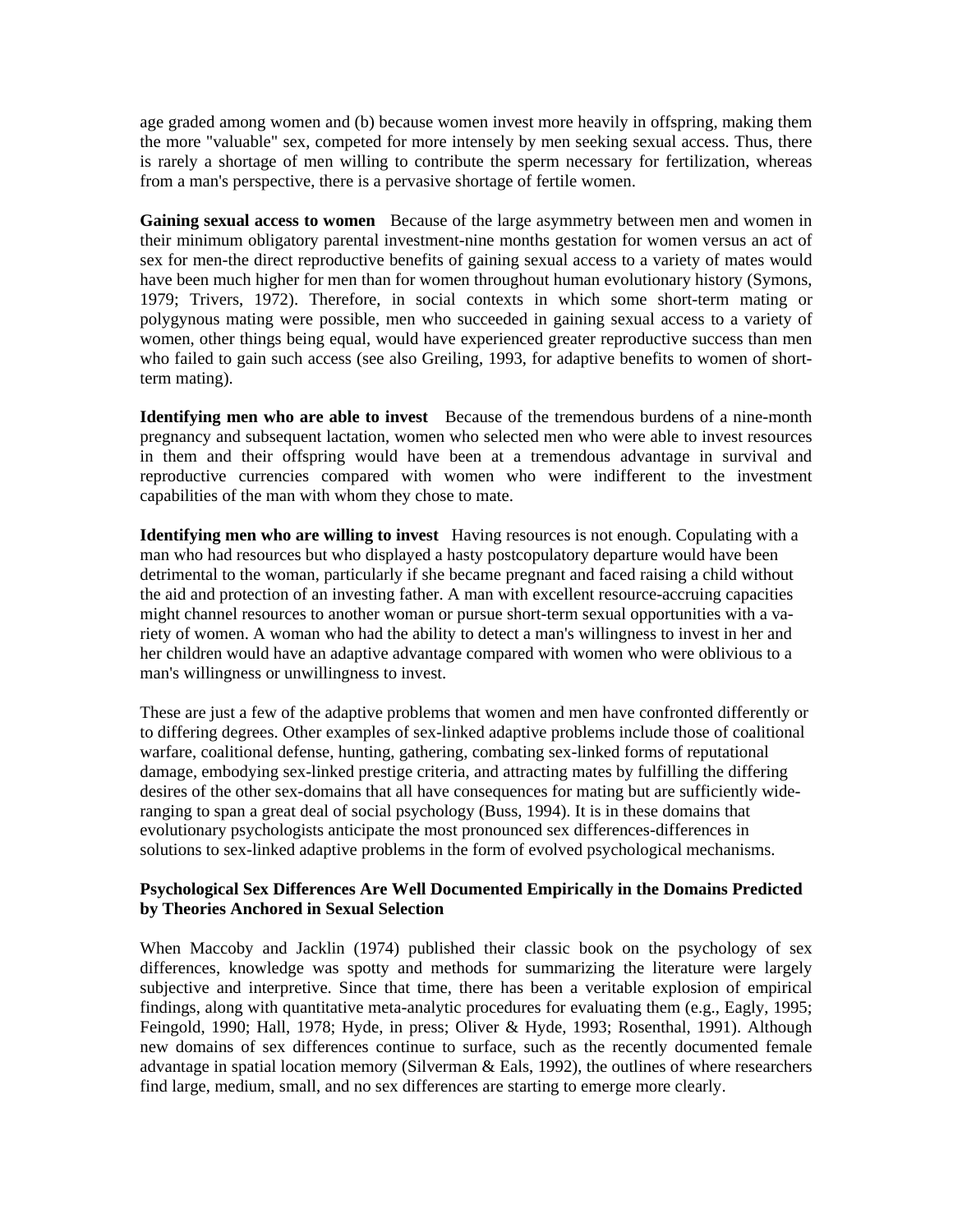A few selected findings illustrate the heuristic power of evolutionary psychology. Cohen (1977) used the widely adopted *d* statistic as the index of magnitude of effect to propose a rule of thumb for evaluating effect sizes:  $0.20 =$  "small,"  $0.50 =$  "medium," and  $0.80 =$  "large." As Hyde (in press) has pointed out in a chapter titled "Where Are the Gender Differences? Where Are the Gender Similarities?," sex differences in the intellectual and cognitive ability domains tend to be small. Women's verbal skills tend to be slightly higher than men's *(d=-* 0.11). Sex differences in math also tend to be small  $(d = 0.15)$ . Most tests of general cognitive ability, in short, reveal small sex differences.

The primary exception to the general trend of small sex differences in the cognitive abilities domain occurs with spatial rotation. This ability is essential for successful hunting, in which the trajectory and velocity of a spear must anticipate correctly the trajectory of an animal as each moves with different speeds through space and time. For spatial rotation ability,  $d = 0.73$ . Other sorts of skills involved in hunting also show large magnitudes of sex differences, such as throwing velocity  $(d = 2.18)$ , throwing distance  $(d = 1.98)$ , and throwing accuracy  $(d = 0.96)$ ; Ashmore, 1990). Skilled hunters, as good providers, are known to be sexually attractive to women in current and traditional tribal societies (Hill & Hurtado, 1989; Symons, 1979).

Large sex differences appear reliably for precisely the aspects of sexuality and mating predicted by evolutionary theories of sexual strategies (Buss & Schmitt, 1993). Oliver and Hyde (1993), for example, documented a large sex difference in attitudes toward casual sex  $(d = 0.81)$ . Similar sex differences have been found with other measures of men's desire for casual sex partners, a psychological solution to the problem of seeking sexual access to a variety of partners (Buss & Schmitt, 1993; Symons, 1979). For example, men state that they would ideally like to have more than 18 sex partners in their lifetimes, whereas women state that they would desire only 4 or 5  $(d = 0.87;$  Buss & Schmitt, 1993). In another study that has been replicated twice, 75% of the men but 0% of the women approached by an attractive stranger of the opposite sex consented to a request for sex (Clark & Hatfield, 1989).

Women tend to be more exacting than men, as predicted, in their standards for a short-term mate  $(d = 0.79)$ . Women tend to place greater value on good financial prospects in a mate-a finding confirmed in a study of 10,047 individuals residing in 37 cultures located on six continents and five islands from around the world (Buss, 1989a). More so than men, women especially disdain qualities in a potential mate that signal inability to accrue resources, such as lack of ambition  $(d = 1.38)$  and lack of education  $(d = 1.06)$ . Women desire physical protection abilities more than men, both in short-term mating  $(d = 0.94)$  and in long-term mating  $(d = 0.66)$ .

Men and women also differ in the weighting given to cues that trigger sexual jealousy. Buss, Larsen, Westen, and Semmelroth (1992) presented men and women with the following dilemma: "What would upset or distress you more: (a) imagining your partner forming a deep emotional attachment to someone else or (b) imagining your partner enjoying passionate sexual intercourse with that other person" (p. 252). Men expressed greater distress about sexual than emotional infidelity, whereas women showed the opposite pattern. The difference between the sexes in which scenario was more distressing was  $43\%$  ( $d = 0.98$ ). These sex differences have been replicated by different investigators (Wiederman & Allgeier, 1993) with physiological recording devices (Buss et al., 1992) and have been replicated in other cultures (Buunk, Angleitner, Oubaid, & Buss, 1994).

These sex differences are precisely those predicted by evolutionary psychological theories based on sexual selection. They represent only a sampling from a larger body of supporting evidence. The sexes also differ substantially in a wide variety of other ways that are predicted by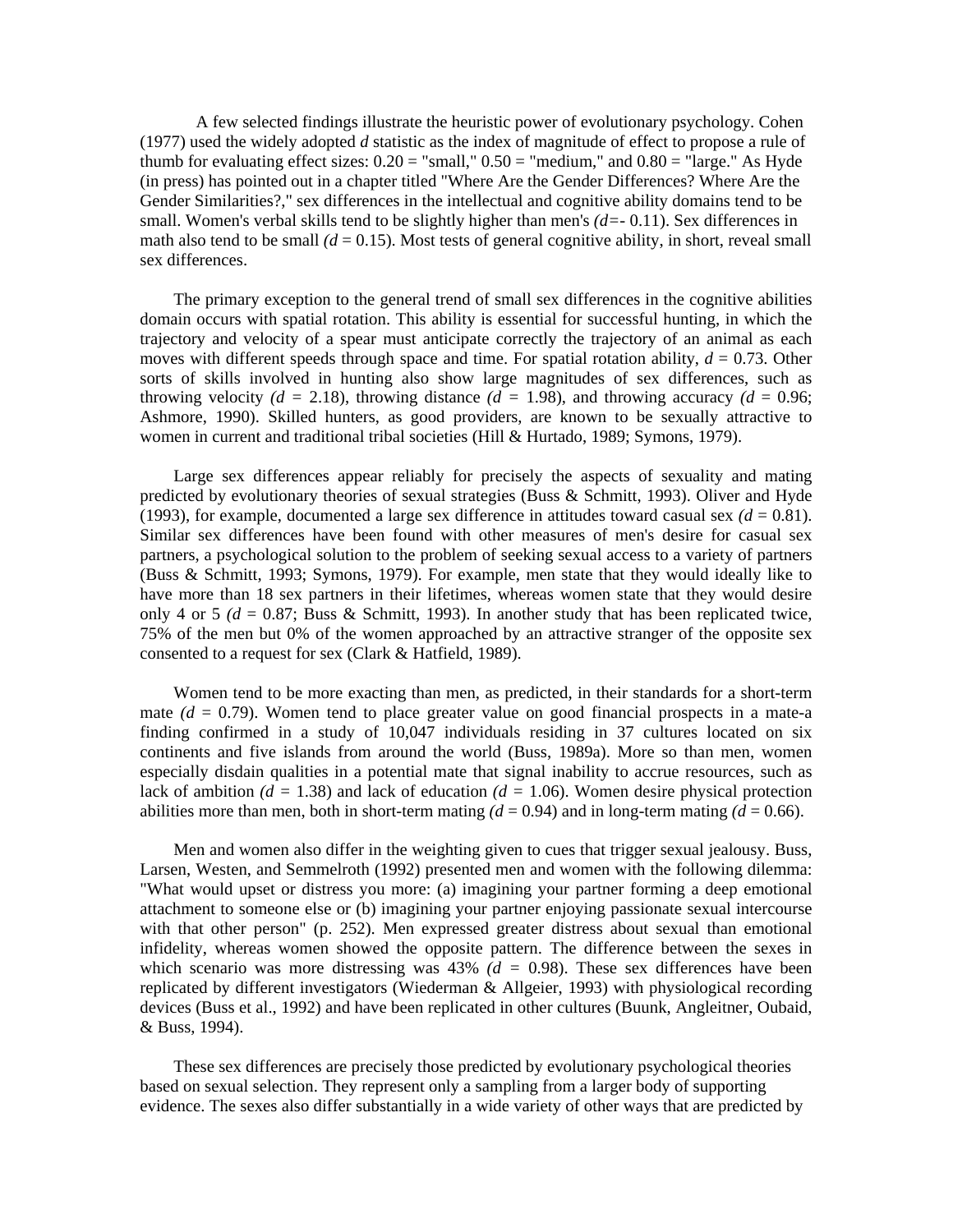sexual selection theory, such as in thresholds for physical risk taking (Wilson & Daly, 1985), in frequency of perpetrating homicides (Daly & Wilson, 1988), in thresholds for inferring sexual intent in others (Abby, 1982), in perceptions of the magnitude of upset people experience as the victims of sexual aggression (Buss, 1989b), and in the frequency of committing violent crimes of all sorts (Daly & Wilson, 1988). As noted by Donald Brown (1991), "it will be irresponsible to continue shunting these [findings] aside, fraud to deny that they exist" (p. 156). Evolutionary psychology sheds light on why these differences exist.

#### **Conclusions**

Strong sex differences occur reliably in domains closely linked with sex and mating, precisely as predicted by psychological theories based on sexual selection (Buss, 1994). Within these domains, the psychological sex differences are patterned in a manner that maps precisely onto the adaptive problems men and women have faced over human evolutionary history. Indeed, in most cases, the evolutionary hypotheses about sex differences were generated a decade or more before the empirical tests of them were conducted and the sex differences discovered. These models thus have heuristic and predictive power.

The evolutionary psychology perspective also offers several insights into the broader discourse on sex differences. First, neither women nor men can be considered "superior" or "inferior" to the other, any more than a bird's wings can be considered superior or inferior to a fish's fins or a kangaroo's legs. Each sex possesses mechanisms designed to deal with its own adaptive challenges - some similar and some different - and so notions of superiority or inferiority are logically incoherent from the vantage point of evolutionary psychology. The meta-theory of evolutionary psychology is descriptive, not prescriptive-it carries no values in its teeth.

Second, contrary to common misconceptions about evolutionary psychology, finding that sex differences originated through a causal process of sexual selection does not imply that the differences are unchangeable or intractable. On the contrary, understanding their origins provides a powerful heuristic to the contexts in which the sex differences are most likely to be manifested (e.g., in the context of mate competition) and hence provides a guide to effective loci for intervention if change is judged to be desirable.

Third, although some worry that inquiries into the existence and evolutionary origins of sex differences will lead to justification for the status quo, it is hard to believe that attempts to change the status quo can be very effective if. they are undertaken in ignorance of sex differences that actually exist. Knowledge is power, and attempts to intervene in the absence of knowledge may resemble a surgeon operating blindfolded-there may be more bloodshed than healing (Tooby & Cosmides, 1992).

The perspective of evolutionary psychology jettisons the outmoded dualistic thinking inherent in much current discourse by getting rid of the false dichotomy between biological and social. It offers a truly interactionist position that specifies the particular features of social context that are especially critical for processing by our evolved psychological mechanisms. No other theory of sex differences has been capable of predicting and explaining the large number of precise, detailed, patterned sex differences discovered by research guided by evolutionary psychology (e.g., Bailey, Gaulin, Agyei, & Gladue, 1994; Buss & Schmitt, 1993; Daly & Wilson, 1988; Ellis & Symons, 1990; Gangestad & Simpson, 1990; Greer & Buss, 1994; Kenrick & Keefe, 1992; Symons, 1979). Evolutionary psychology possesses the heuristic power to guide investigators to the particular domains in which the most pronounced sex differences, as well as similarities, will be found. People grappling with the existence and implications of psychological